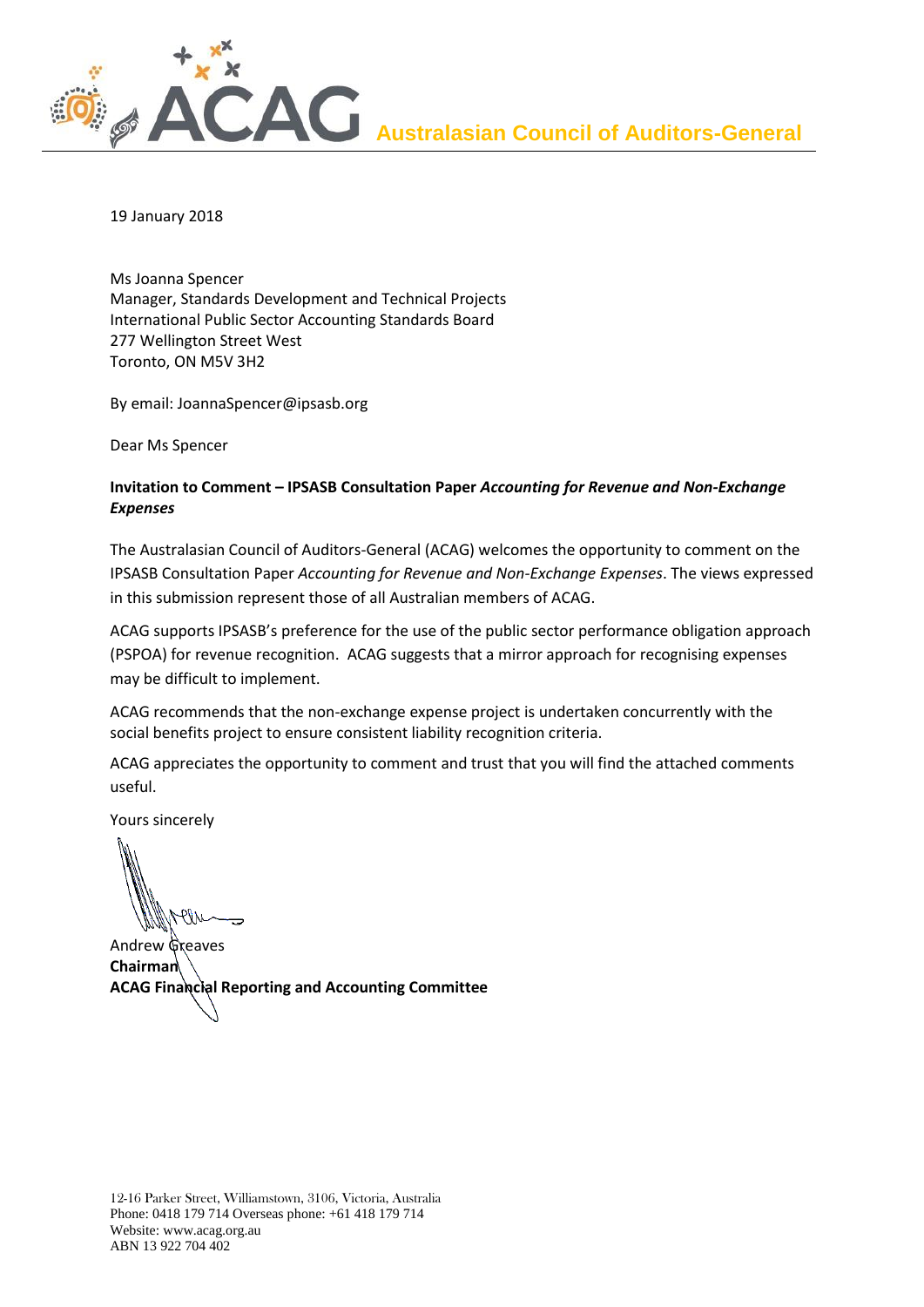# **ATTACHMENT**

# **ACAG comments on IPSASB Consultation Paper** *Accounting for Revenue and Non-Exchange Expenses*

#### **Preliminary View 1**

The IPSASB considers that it is appropriate to replace IPSAS 9, *Revenue from Exchange Transactions*, and IPSAS 11, *Construction Contracts* with an IPSAS primarily based on IFRS 15 *Revenue from Contracts with Customers.* Such an IPSAS will address Category C transactions that:

- (a) Involve the delivery of promised goods or services to customers as defined in IFRS 15; and
- (b) Arise from a contract (or equivalent binding arrangement) with a customer which establishes performance obligations.

Do you agree with the IPSASB's Preliminary View 1? If not, please give reasons.

ACAG agrees with Preliminary View 1.

#### **Preliminary View 2**

Because Category A revenue transactions do not contain any performance obligations or stipulations, the IPSASB considers that these transactions will need to be addressed in an updated IPSAS 23.

Do you agree with the IPSASB's Preliminary View 2? If not, please give reasons

ACAG agrees with Preliminary View 2.

#### **Specific Matter for Comment 1**

Please provide details of the issue that you have encountered in applying IPSAS 23, together with an indication of the additional guidance you believe is needed in an updated IPSAS 23 for:

- (a) Social contributions; and/or
- (b) Taxes with long collection periods.

If you believe that there are further areas where the IPSASB should consider providing additional guidance in an updated IPSAS 23, please identify these and provide details of the issues that you have encountered, together with an indication of the additional guidance you believe is needed.

ACAG is unable to comment, as Australia does not apply IPSAS.

#### **Preliminary View 3**

The IPSASB considers that Category B transactions should be accounted for using the Public Sector Performance Obligation Approach.

Do you agree with the IPSASB's Preliminary View 3? If not, please give reasons

ACAG agrees with Preliminary View 3.

ACAG supports IPSASB in the adoption of a Public Sector Performance Obligation Approach (PSPOA). In practice, Category B transactions are not necessarily distinguishable from Category C transactions.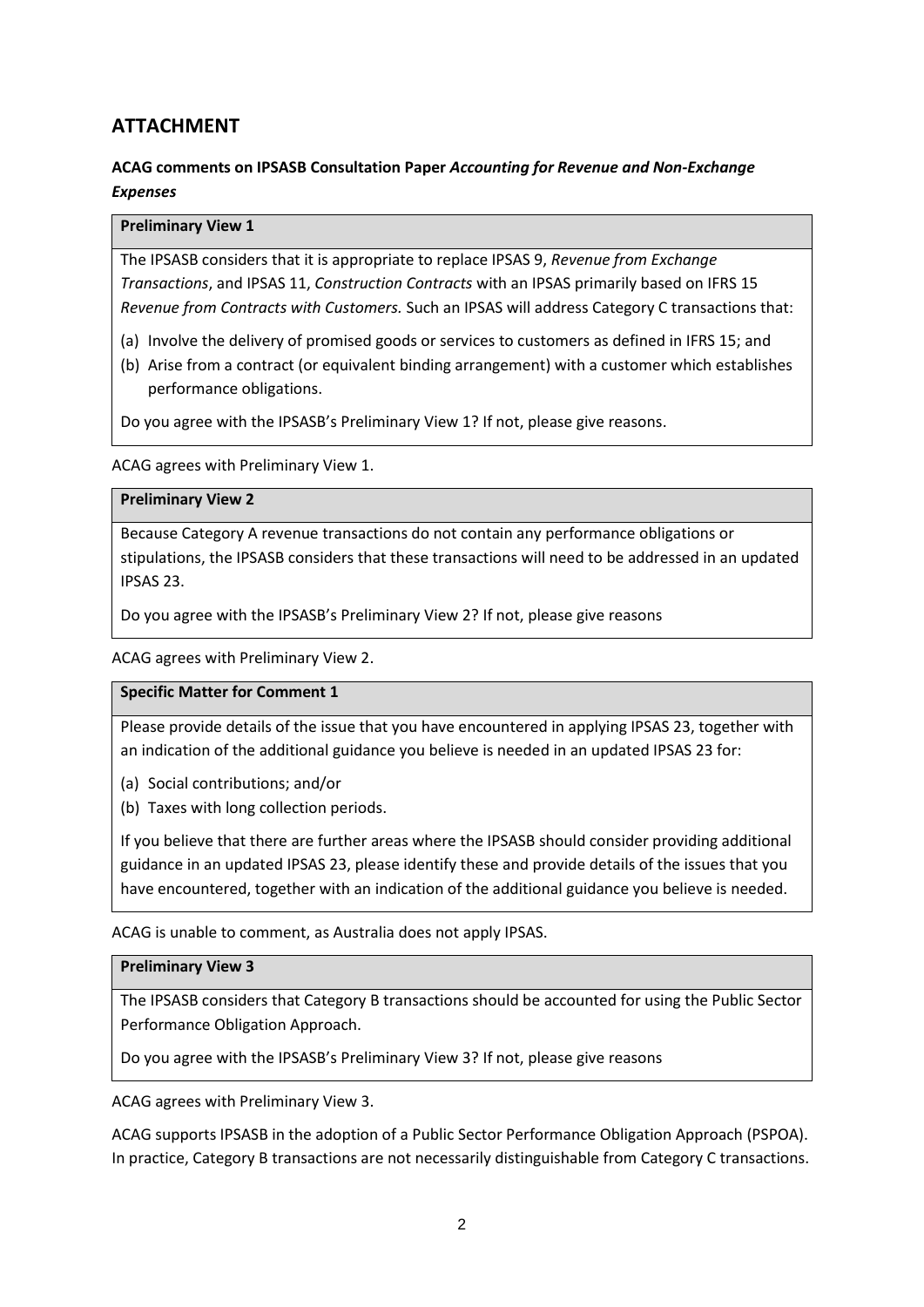If the PSPOA were to be developed for Category B, it should be aligned with IFRS 15 to allow for Category C transactions to apply and achieve the same outcome as proposed in the Consultation Paper (CP). ACAG also raises issues with the exchange / non-exchange distinction under Specific Matter for Comment 4.

ACAG suggest that future IPSASB considerations for adapting IFRS 15 for the public sector should consider that 'commercial substance' will not necessarily mean that there is a 'commercial return'. A common example of such arrangements is when goods or services are provided on a cost recovery basis or subject to affordability considerations. ACAG notes that the Australian Accounting Standards Board (AASB) has issued an amendment to AASB 15 *Revenue from Contracts with Customers* Appendix F (based on IFRS 15) via AASB 2016-8 *Amendments to Australian Accounting Standards – Australian Implementation Guidance for Not-for-profit Entities. AASB 2016-8* may be useful in the development of PSPOA as it provides additional revenue related implementation guidance for the NFP sector.

# **Specific Matter for Comment 2**

The IPSASB has proposed broadening the requirements in the IFRS 15 five-step approach to facilitate applying a performance obligation approach to Category B transactions for the public sector. These five steps are as follows:

Step 1 – Identify the binding arrangement;

Step 2 – Identify the performance obligation;

Step 3 – Determine the consideration;

Step 4 – Allocate the consideration; and

Step 5 – Recognise revenue.

Do you agree with the proposals on how each of the IFRS 15 five-steps could be broadened?

If not, please explain your reasons.

It is not clear from the Consultation Paper what 'broadened' entails. ACAG would consider that the five step approach in IFRS 15 is already broad, and at a level to accommodate industries across the private sector. On that basis, it is expected that the approach in IFRS 15 will be able to accommodate exchange transactions in the public sector. Rather than seeking to broaden IFRS 15, ACAG would suggest that the IFRS 15 principles be interpreted or applied for the public sector through guidance.

ACAG prefers the application of a combined model or approach for Categories B and C transactions. ACAG notes that the Australian Accounting Standards Board issued AASB 1058 *Income for Not-for-Profit Entities* in December 2016 and that this could be a useful reference for the IPSASB's research deliberations in this area.

#### Step 1 Comments

ACAG support the view that identifying a binding agreement will require specific consideration and guidance for application in the public sector. In developing guidance of what is a binding arrangement, ACAG suggest that IPSASB review the approach taken by the AASB in adapting IFRS 15 for not-for-profit entities and broaden enforceability to include legal "or equivalent means" (refer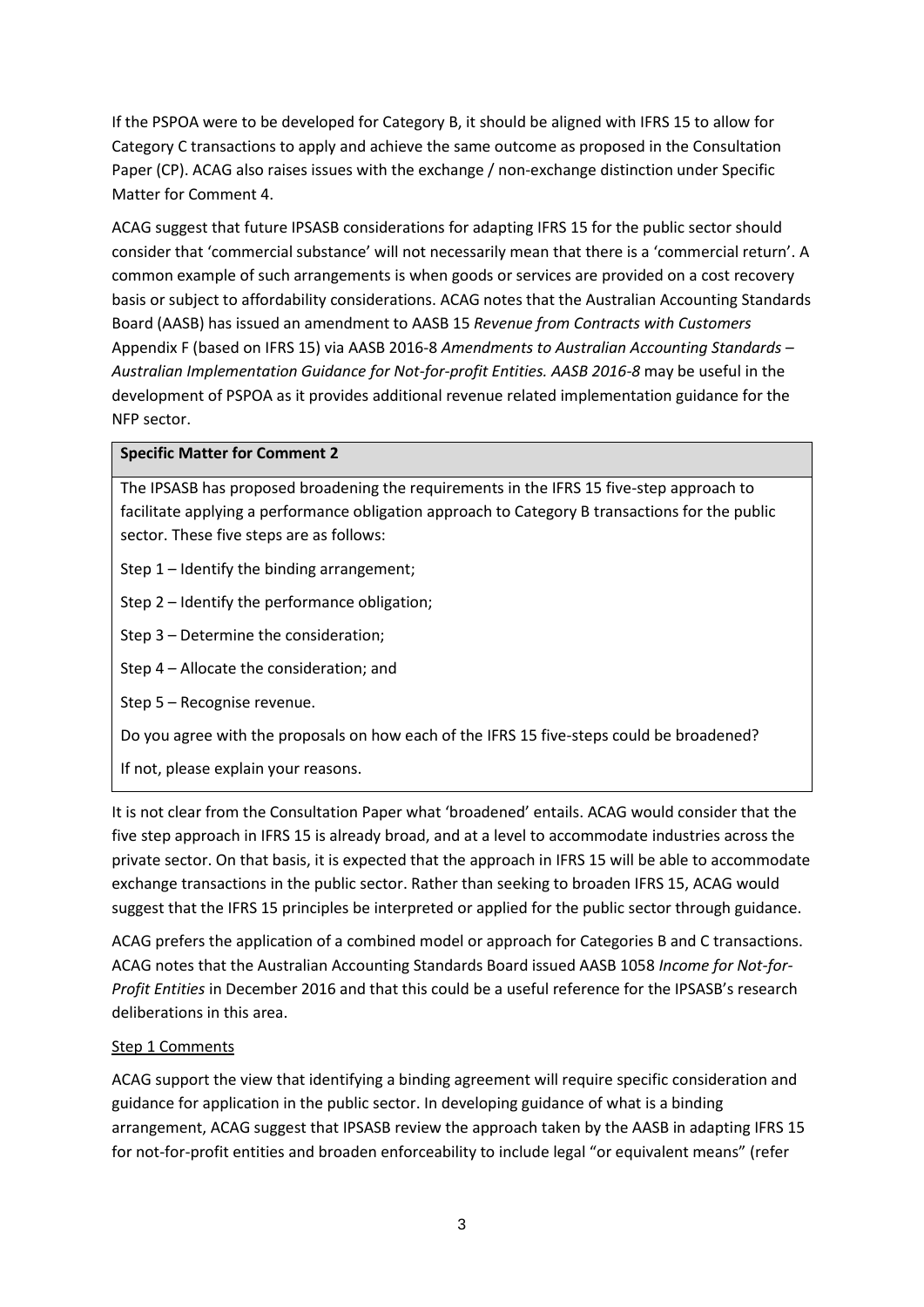AASB 2016-8, Appendix F). The principle of "equivalent means" broadens the concept of enforceability to include legislative and administrative mechanisms that "oblige the entity to act in a particular way or be subject to consequence". ACAG acknowledges that broadening the requirements in this manner may require some additional consideration as non-contractual mechanisms such as legislation, cabinet and ministerial decisions commonly exist and operate due to frameworks that exist / are maintained outside of the specific contract provisions. This approach will also present particular challenges for entities and auditors in assessing whether enforcement frameworks outside of contract provisions are applicable as to make a contract enforceable.

As IPSASB observe, identifying a customer (or the recipient of goods or services) is critical, and where there is no customer, it will be unlikely that there is a performance obligation. ACAG agrees with IPSASB's view in paragraph 4.34, that in the public sector, identification of the customer is not always obvious.

ACAG notes that IPSASB refers to "binding" arrangement, but does not use the term binding in the discussion. ACAG suggests IPSASB consider the term "enforceable", as used in IFRS 15.

ACAG notes that the IPSASB is proposing to permit the condition of the withdrawal of future funding as establishing enforceability (paragraph 4.32). ACAG does not agree with this proposal, and argues that this factor does not establish a performance obligation. ACAG therefore suggests the IPSASB consider this in more detail.

# Step 2 Comments

ACAG support the view that identifying performance obligations will be a matter of judgement<sup>1</sup>. ACAG suggests IPSASB review AASB 2016-8, Appendix F where detailed examples were provided to assist in making judgements on how to apply these principles in the not-for-profit sector.

The performance obligation requirement is far more complex for the public sector. There are key performance obligations where reliable measurement will be difficult. There are also incidental or implied performance obligations, which may or may not be measurable. For example, it is common for government agreements to approach performance obligations in the context of validating the delivery of government policy rather than identifying the goods or services to be delivered. While ACAG would encourage IPSASB to undertake further work in relation to implied obligations, ACAG acknowledges that the issues may be more easily understood and resolved if addressed once entities have had some experience with the new standard.

ACAG suggests removing references to stipulations from the discussion on performance obligations.

#### Step 3 Comments

-

ACAG is of the view that this step is a hurdle for the public sector. More work is needed to ascertain how consideration will be calculated, especially when the details are not sufficiently specific in the contract. IFRS 15 relies on fair value, which may be problematic for the public sector, especially for specialized assets. Typically, the value is not comparable to an equivalent in an active market.

<sup>&</sup>lt;sup>1</sup> ACAG considers that the use of a combined approach for Categories B and C transactions would aid preparers in making consistent judgment.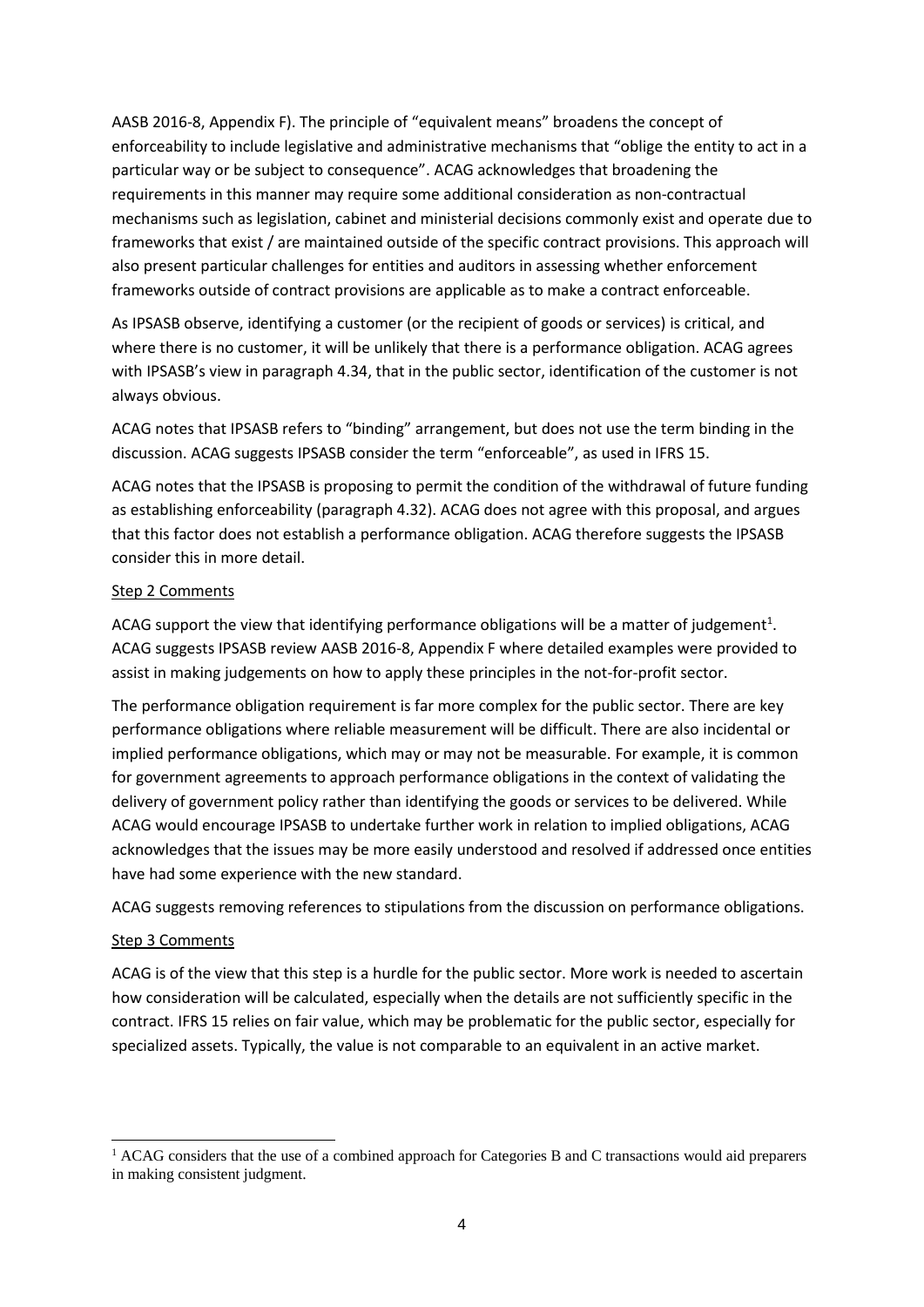Other research topics that could be further explored by the IPSASB include cash and non-cash considerations, impact of the government statistics requirements, and whole of government and general government sector financial reporting, which relate to the determination of consideration.

### Step 4 Comments

ACAG considers that determining the standalone selling price in the public sector will be a particular challenge as IFRS 15 is written to consider each contract or customer individually. In the public sector a more macro perspective is applied, which considers public sector goods and services being delivered in a continuous flow. This collective objective or purpose, is not always related to individual contracts, customers, or individual products or on an individual component basis.

ACAG notes that standalone selling price may result in gains and losses that could impact on an entity's reporting of performance. IPSASB may want to seek additional comments on this issue.

# Step 5 Comments

ACAG considers that it may be a challenge for public sector entities to reliably demonstrate when performance obligations are met and revenue recognised. However, ACAG see this as a positive development for users of financial information as it directs entities to report on the progress of outcomes and when obligations are satisfied, rather than on the spend.

In addition, ACAG suggests that consideration is given to exchange transactions that may have performance obligations which are not clearly enforceable or specifically defined. Where such obligations are not sufficiently specific, it is widely regarded that there are no performance obligations. This raises the question whether it is possible for exchange transactions to be without performance obligations.

ACAG notes that the Definitions (para. 2.2) for 'exchange transactions' and 'non-exchange transactions' are more aligned with the risks and rewards model applied in IAS 18 *Revenue*. The performance obligations approach does not hinge on exchanges or transfers of risks and rewards. As part of the IPSASB's research, ACAG recommends that the exchange and non-exchange categorisation may require additional work, or may be abandoned entirely if the PSPOA is adopted. ACAG notes that the diagram on page 27 of the Consultation Paper already highlights expected concerns with Category B transactions. In the public sector, ACAG notes that Category B transactions are likely to be a significant proportion of revenue transactions.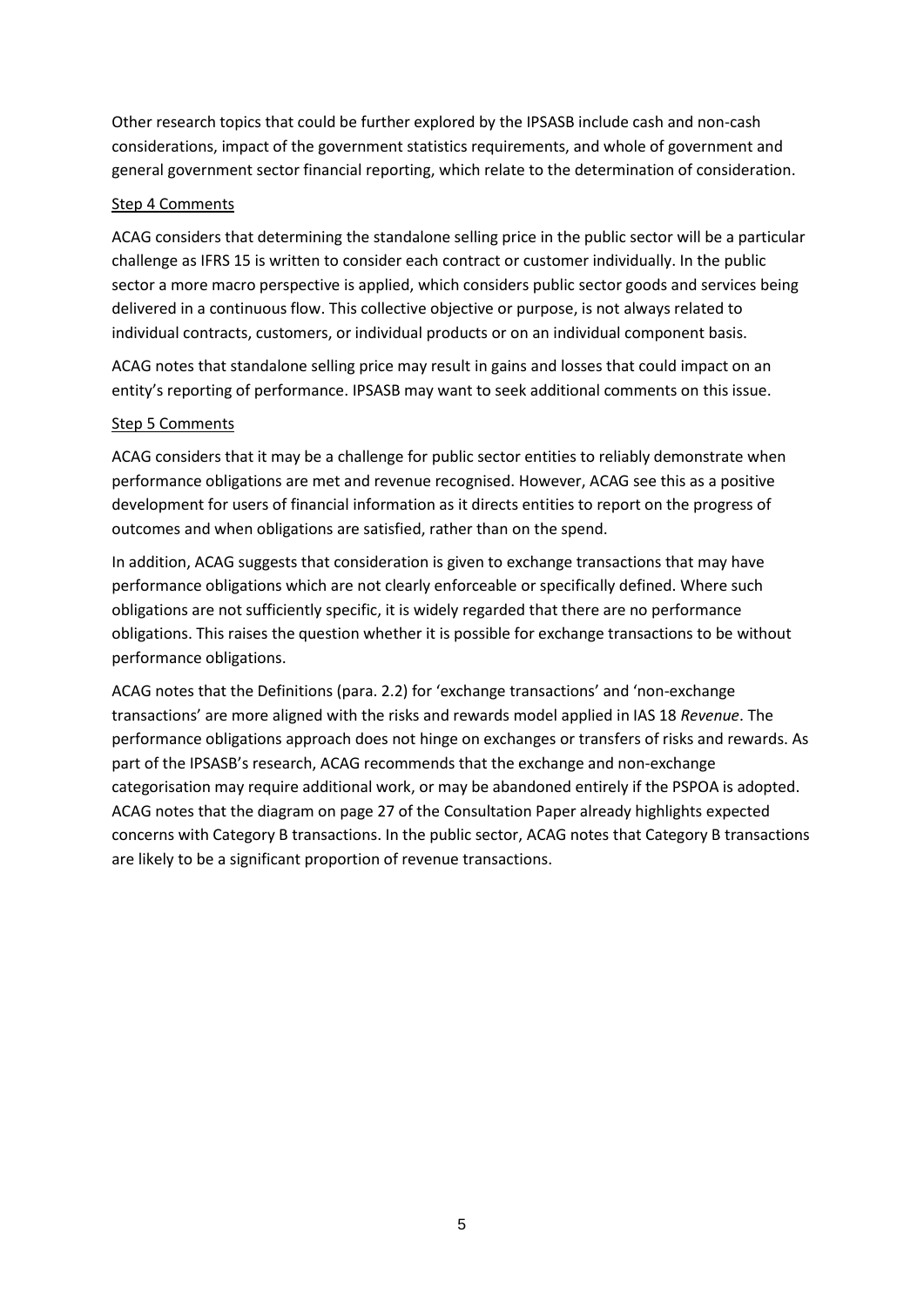#### **Specific Matter for Comment 3**

If the IPSASB were to implement Approach 1 and update IPSAS 23 for Category B transactions, which option do you favour for modifying IPSAS 23 for transactions with time requirements (but no other stipulations):

- (a) Option (b) Require enhanced display/disclosure;
- (b) Option (c) Classify time requirements as a condition;
- (c) Option (d) Classify transfers with time requirements as other obligations; or
- (d) Option (e) Recognise transfers with time requirements in net assets/equity and recycle through the statement of financial performance.

Please explain your reasons.

ACAG does not support Approach 1. ACAG supports the IPSASB's development of the Public Sector Performance Obligation Approach (PSPOA) or Approach 2.

# **Specific Matter for Comment 4**

Do you consider that the option that you have identified in SMC 3 should be used in combination with Approach 1 Option (a) — Provide additional guidance on making the exchange/non-exchange distinction?

(a) Yes

(b) No

Please explain your reasons.

ACAG does not support Approach 1.

ACAG notes that the Public Sector Performance Obligation Approach (PSPOA), which ACAG supports, has some fundamental differences in reasoning to the current IPSAS 23. One fundamental difference is that the PSPOA is based on the reasoning that the grantor / provider of funds can be the customer, as it directs to whom the goods and services are to be provided. In particular, the grantor does not need to directly be the recipient of the goods and services. Therefore, if IPSAS 23 was retained in its current form, the exchange / non-exchange distinction would need to be updated to reflect this reasoning.

#### **Preliminary View 4**

The IPSASB considers that accounting for capital grants should be explicitly addressed within IPSAS.

Do you agree with the IPSASB's Preliminary View 4? If not, please give reasons

ACAG agrees with Preliminary View 4.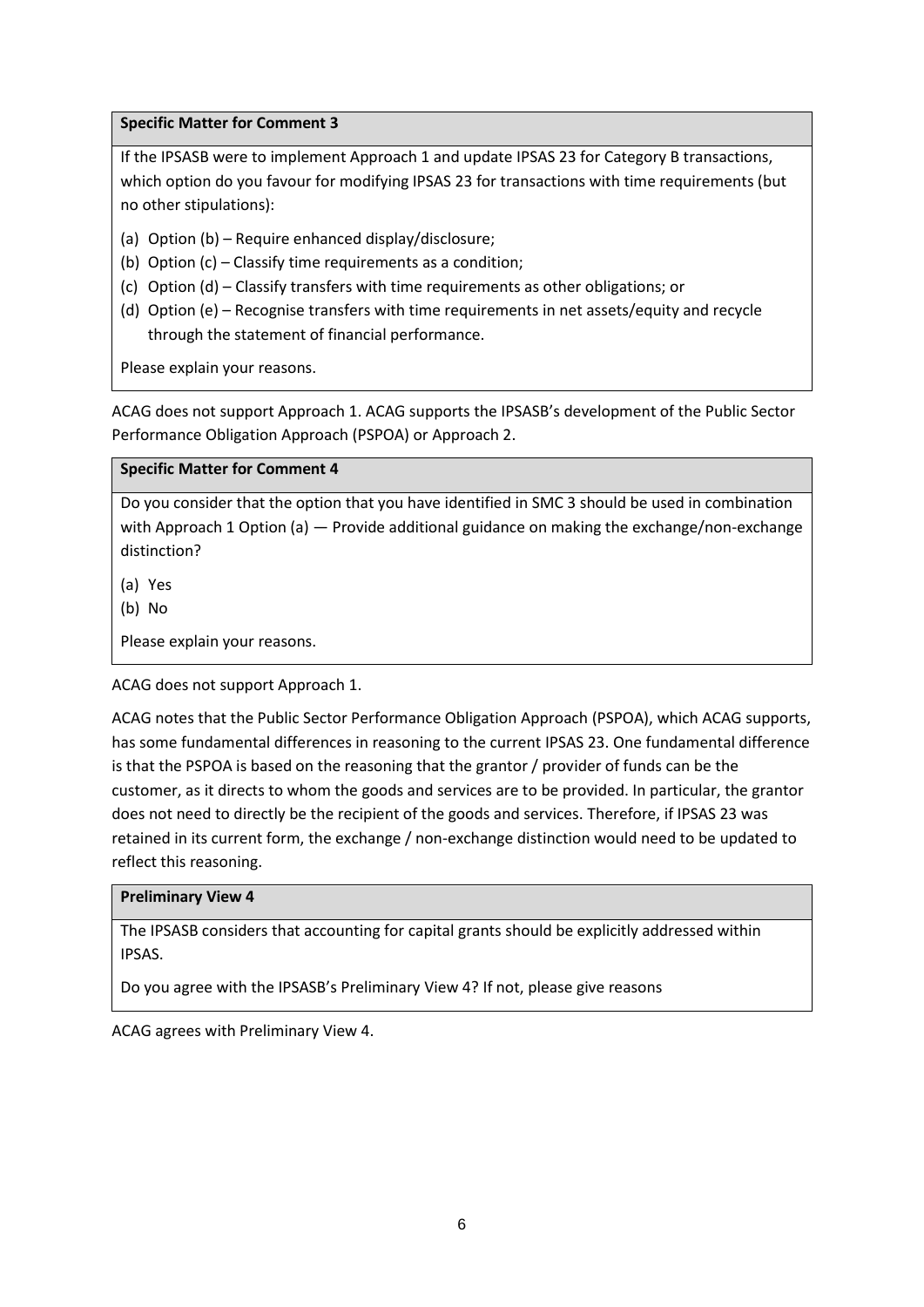# **Specific Matter for Comment 5**

- (a) Has the IPSASB identified the main issues with capital grants? If you think that there are other issues with capital grants, please identify them.
- (b) Do you have any proposals for accounting for capital grants that the IPSASB should consider? Please explain your issues and proposals

ACAG supports the application of the PSPOA to capital grants provided for the purpose of enabling an entity to acquire or construct a non-financial asset that will be controlled by the entity. ACAG is of the view that the liability has to be recognised until the performance obligations are satisfied. ACAG's view is that additional guidance would be useful given that grants can be varied in terms and conditions.

ACAG does not support the recognition of a deferred liability for the possible obligation to return the non-financial asset, if the non-financial asset ceases to be used for the specified purpose. It is ACAG's view that so long as the agreed purpose is being met then there is no present obligation; the notion of a deferred liability is not consistent with the *Conceptual Framework*.

# **Specific Matter for Comment 6**

Do you consider that IPSASB should:

- (a) Retain the existing requirements for services in- kind, which permit, but do not require recognition of services in-kind; or
- (b) Modify requirements to require services in-kind that meet the definition of an asset to be recognised in the financial statements provided that they can be measured in a way that achieves the qualitative characteristics and takes account of the constraints on information; or
- (c) An alternative approach.

Please explain your reasons. If you favour an alternative approach please identify that approach and explain it.

ACAG suggests the approach outlined in paragraph 5.9(a) is adopted whereby volunteer services are recognised when they meet the definition of an asset (or an expense, when the definition of an asset is not met) if the fair value of those services can be measured reliably and the services would have been purchased if they had not been donated. This is consistent with the approach taken by the AASB. Not-for-profit entities can elect to recognise volunteer services regardless of whether or not those services would have been purchased so long as the fair value of these services can be measured reliably.

ACAG consider that where volunteer goods or services are fundamental to enabling an entity to meet its objectives and the loss of these goods or services would represent a significant change in the operating environment, financial performance or position of the entity, this information is relevant to users and it should be disclosed.

While ACAG support the view that the benefits derived from information should not exceed the costs of obtaining that information (Paragraph 5.8), ACAG is of the view that this assessment is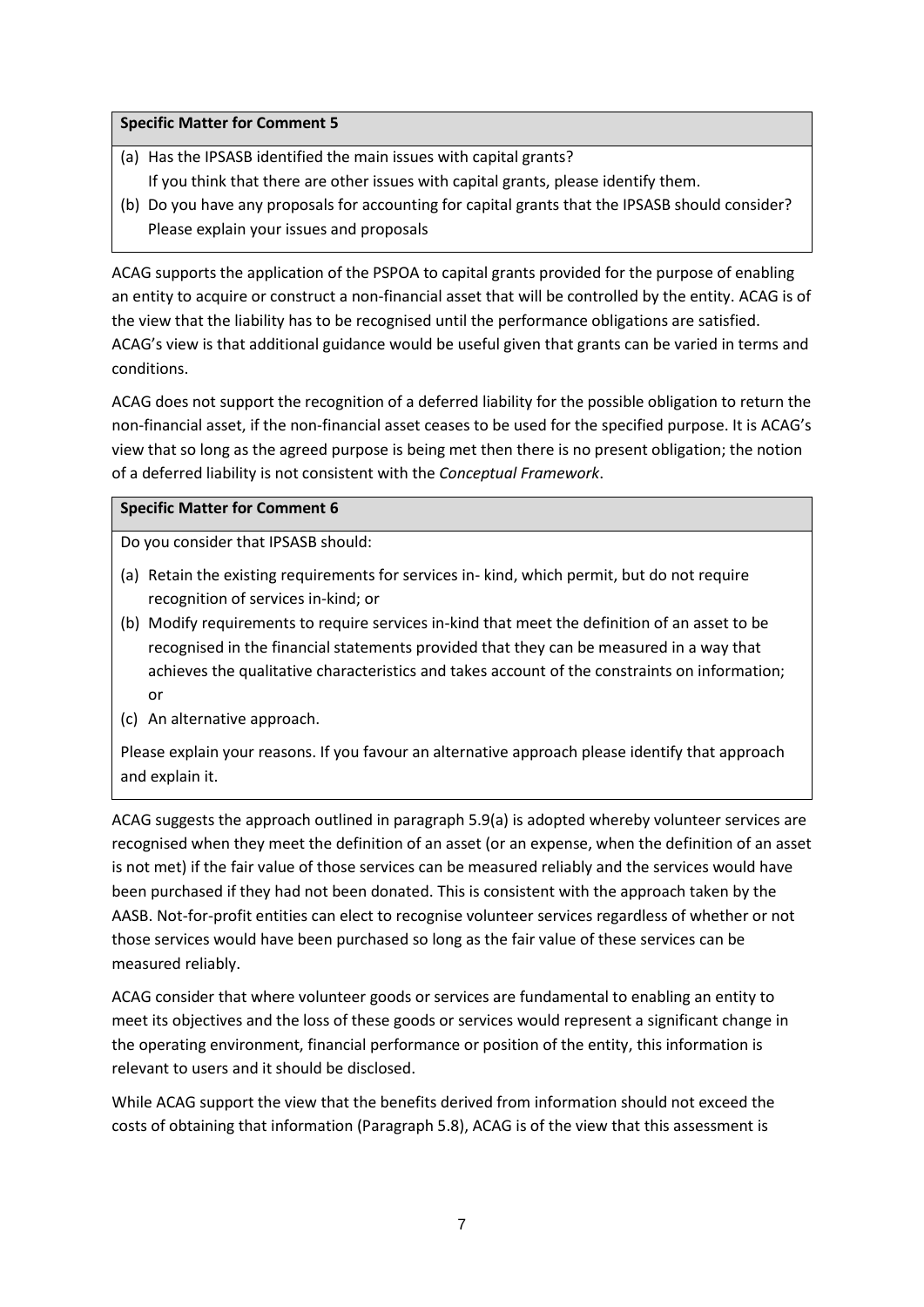primarily the responsibility of standard setters, not entities, as it is often the case that the benefits of disclosures are far broader than the immediate users of a single entities financial statements.

ACAG suggest that IPSASB consider that 'do not require' considerations be extended to include the encouragement of regulators to consider where additional disclosure would be relevant to users, without representing an unreasonable information burden.

ACAG notes that for some entities the decision to make volunteer disclosures in financial statements is not based entirely on financial considerations, for some entities it provides a basis for making a prominent and public acknowledgement of the important contribution made by volunteers.

ACAG notes that the test "the services would have been purchased if they had not been donated" is often difficult for volunteer time.

#### **Preliminary View 5**

The IPSASB is of the view that non-exchange transactions related to universally accessible services and collective services impose no performance obligations on the resource recipient. These nonexchange transactions should therefore be accounted for under The Extended Obligating Event Approach.

Do you agree with the IPSASB's Preliminary View 5? If not, please give reasons

ACAG suggests that further work needs to be undertaken in relation to this topic.

ACAG suggests that assumptions should not be made that recipients of grants, contributions and other transfers that provide universally accessible services have no performance obligations under their funding agreements. While these funding arrangements would be non-exchange under IPSAS 23, they may be equivalent to contracts under the PSPOA. ACAG suggests that arrangements that meet the criteria for the PSPOA, should be accounted for under the PSPOA, even if they relate to universally accessible services.

#### **Preliminary View 6**

The IPSASB is of the view that, because there is no obligating event related to non-exchange transactions for universally accessible services and collective services, resources applied for these types of non-exchange transactions should be expensed as services are delivered.

Do you agree with the IPSASB's Preliminary View 6? If not, please give reasons

ACAG agrees with Preliminary View 6. The expectation that services will be provided in the future does not represent an obligating event. While there will be a general expectation that government services will be provided in the future, actual service provision is subject to ongoing qualifying criteria which will change as government policy and public expectations change.

ACAG suggest clarity is provided for situations where governments have implied obligations to provide services—such as the education of children of school age.

ACAG recommends that the non-exchange expense project proceed with the social benefits project to ensure consistent liability recognition criteria.

ACAG also seeks clarification whether payments by grantors under social benefit bonds (also called social impact bonds) that relate to the future reduction for the need for universally accessible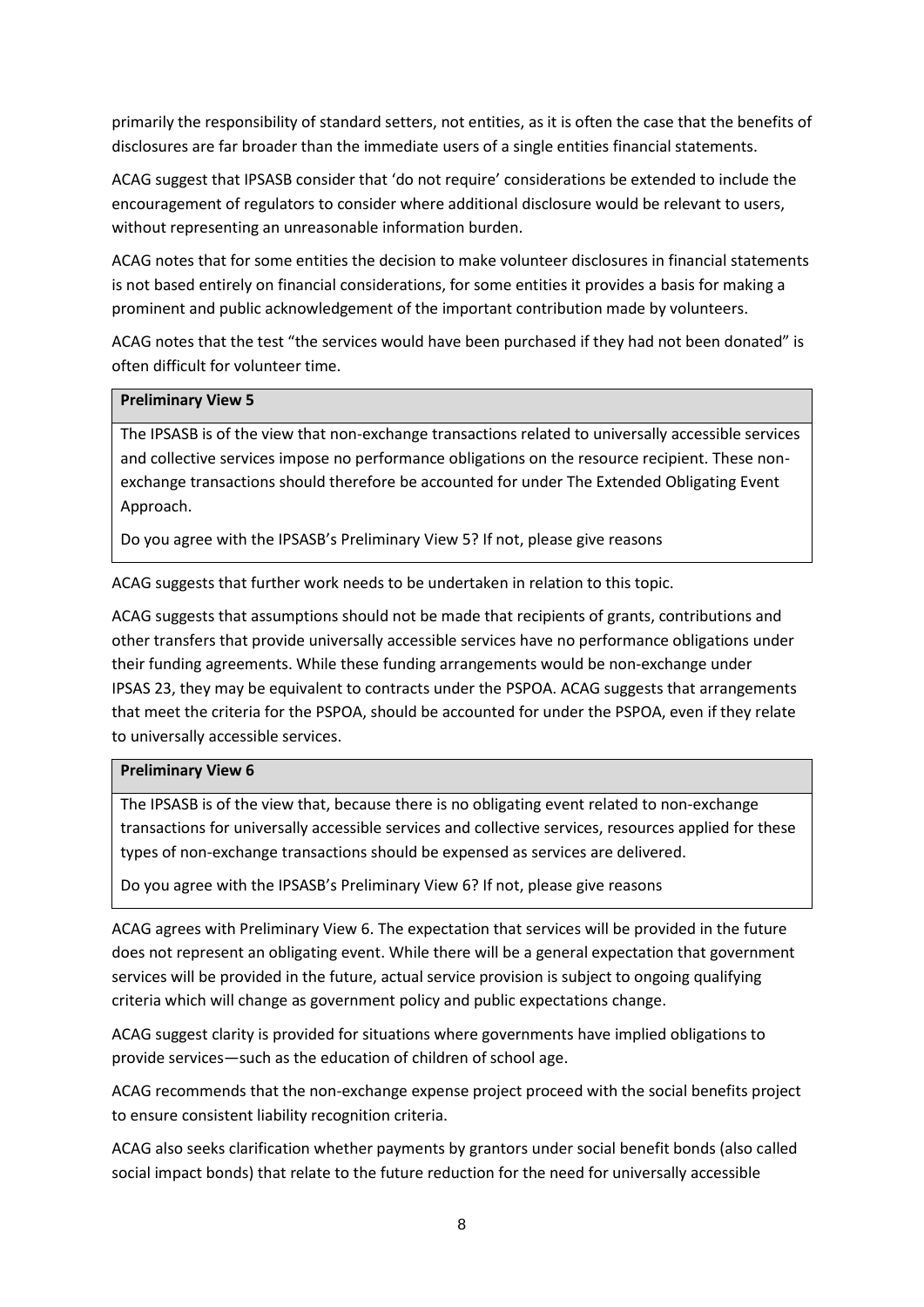services (e.g. initiatives to reduce diabetes and the need for hospitalisation and medical costs) are within the scope of universally accessible services or the social benefit carve-out.

# **Preliminary View 7**

The IPSASB is of the view that where grants, contributions and other transfers contain either performance obligations or stipulations they should be accounted for using the PSPOA which is the counterpart to the IPSASB's preferred approach for revenue.

Do you agree with the IPSASB's Preliminary View 7? If not, please give reasons

ACAG suggests that greater clarity is provided regarding the approach suggested by IPSASB. ACAG supports the Non-Exchange Expenses project considering the PSPOA, subject to the criteria of the conceptual framework being met.

ACAG does not necessarily agree with the mirror approach as an expected means of accounting in all circumstances, as a wholesale approach. Whilst mirror accounting may be the appropriate outcome in certain scenarios, this is not necessarily true in all instances. In particular, ACAG believes that consideration should be given to situations where the funds provided by the entity to external parties (i.e. the service provider) for goods and services to then be provided to other external parties (i.e. the public) represent assets of the reporting entity.

ACAG also considers that accruing by grantors for partially completed up-front grants to service providers is likely to be difficult to apply in practice.

# **Preliminary View 8**

The Board considers that at initial recognition, non-contractual receivables should be measured at face value (legislated amount) of the transaction(s) with any amount expected to be uncollectible identified as an impairment.

Do you agree with the IPSASB's Preliminary View 8? If not, please give reasons

ACAG conceptually agrees with IPSASB Preliminary View 8. ACAG believes that non-contractual receivables should be recognised at the amount entitled to be collected under the relevant legislation, less any uncollectible amounts. ACAG notes that in practice there are often amounts that are uncollectible (e.g. incorrect or old addresses), or not pursued for mainly for social policy reasons.

#### **Preliminary View 9**

The IPSASB considers that subsequent measurement of non-contractual receivables should use the fair value approach.

Do you agree with the IPSASB's Preliminary View 9? If not, please give reasons

ACAG believes that the principles underpinning the cost approach—as outlined in paragraphs 7.33 and 7.34, would be appropriate given the nature of non-contractual receivables. As this approach effectively carries non-contractual receivables at the amount expected to be collected and it reflects the nature of these receivables. ACAG suggests where the time value of money would be relevant, the government should be discounting the amount. ACAG would suggest that the 'rate' issue is